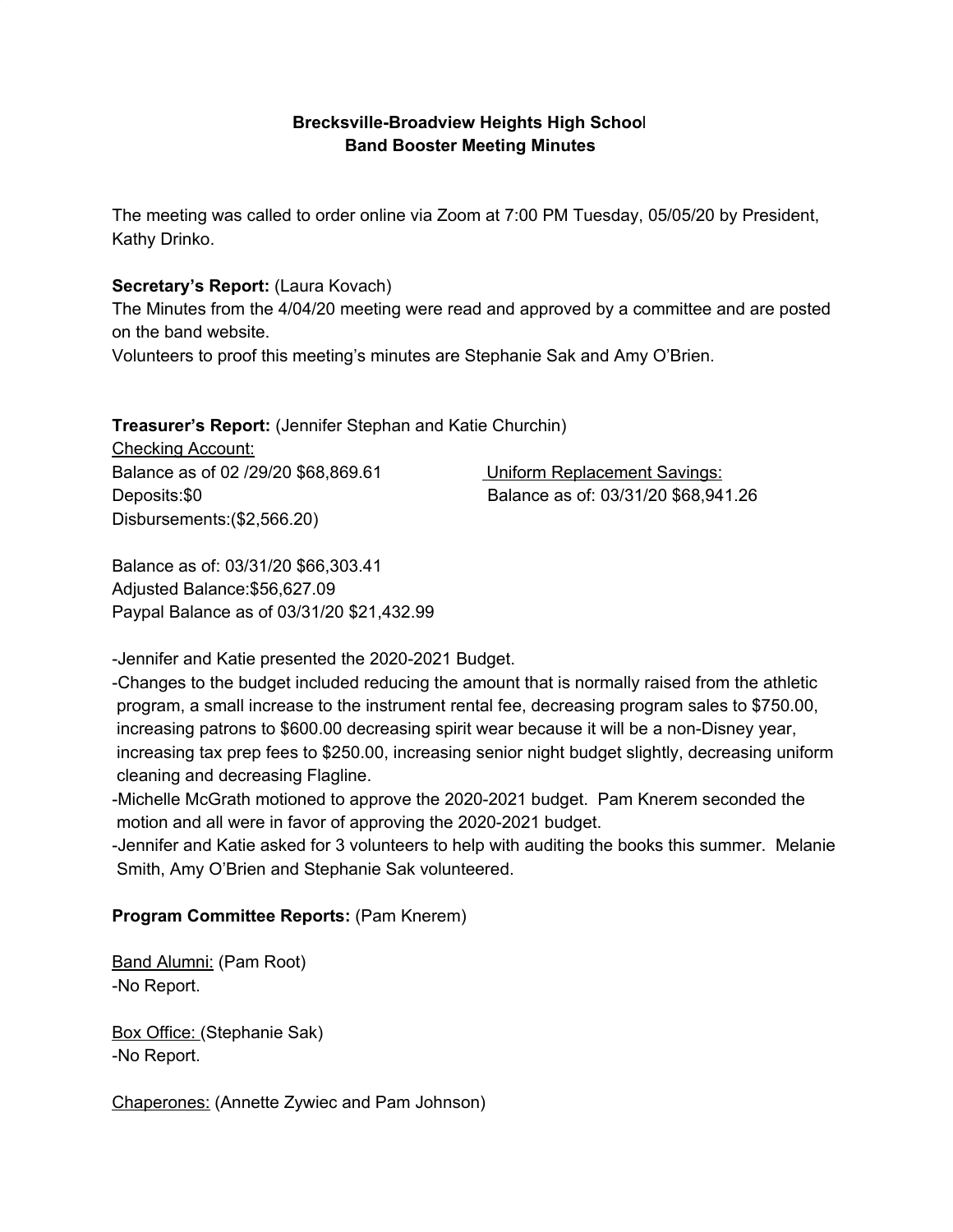-NoReport.

Drumline: (Pam Knerem) -No Report.

Hospitality/Game Snacks: (Lisa Weber) -No Report.

Flagline: (Kim Traum and Michelle Goldthorpe) -No Report.

PSO: (Michelle Banks) No Report.

Publicity: (Melissa Burdick) -No Report.

Senior Night: (Amy O'Brien) No Report.

Swarm Board and Decorations: (Lisa Trout) -No Report.

Uniforms: (Lori Reagan, Rima Julien, Sheyenne Uhlir and Linda Gauntner) -Lori is concerned about uniform fitting nights if quarantine and social distancing is still in effect. -Since the 8th grade orientation meeting has been cancelled, it will be extremely difficult for incoming students to be fitted properly for the summer uniform, particularly the shorts. As a result, students may have to purchase their own black shorts this year.

Summer Uniforms: ( Lisa Karakostas, Laura Mroczka and Melinda Torres) -No Report.

Yard Signs: (Alicia Ravagnani) -No Report.

#### **Ways and Means Committee Reports:** (Michelle McGrath)

Athletic Programs: (Melissa Burdick)

-Suggestions to offer program ads at 50% off to struggling businesses this year were made.

-We will give Melissa flexibility while working with advertisers.

-Melissa can't start selling advertisements until we know what the future holds. This means she will have only a small window of time to get the programs together and printed.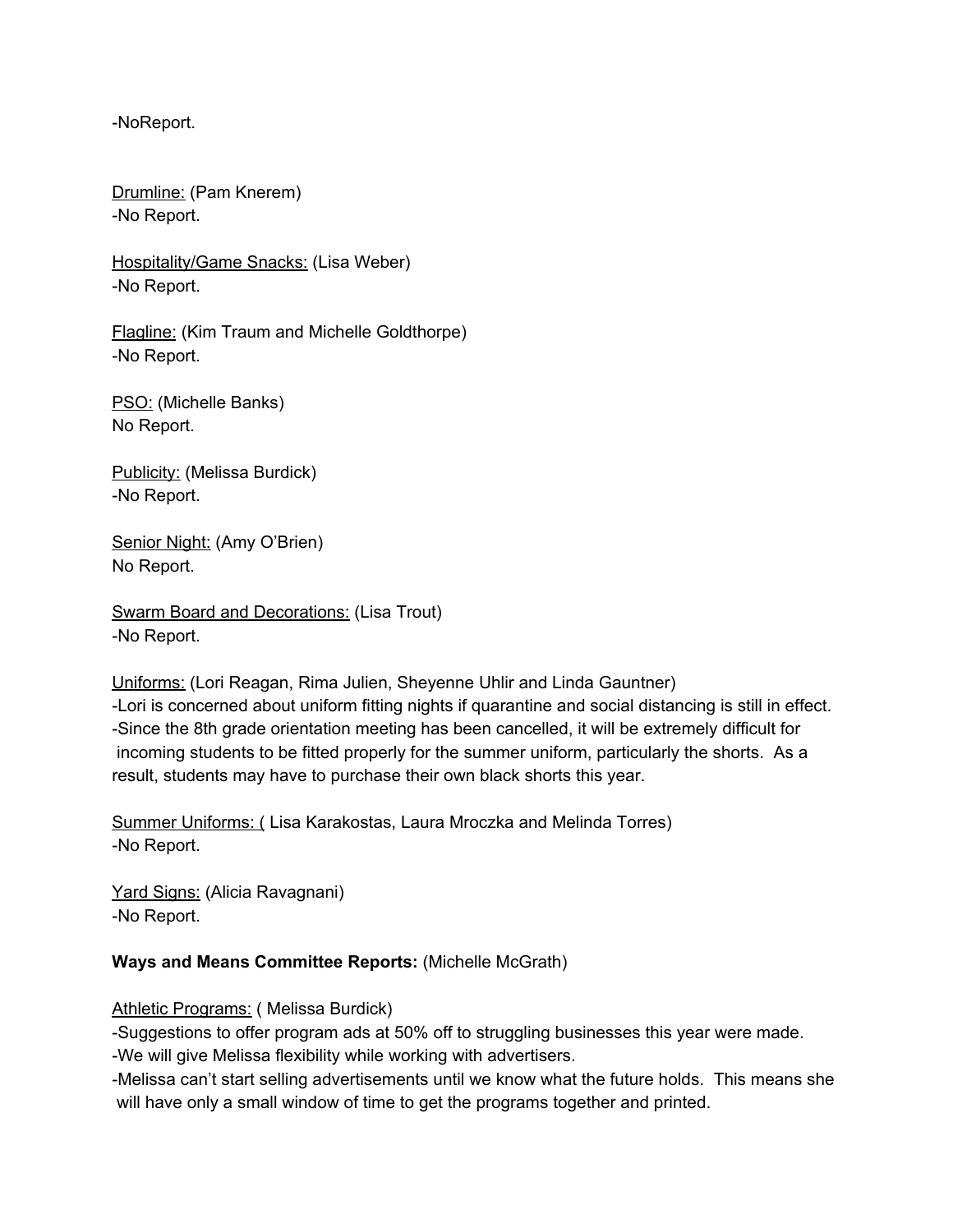-Michelle McGrath suggested selling a community calendar that could include academic dates, birthdays etc instead of the athletic programs but Kathy Drinko said that the boosters have an agreement with Mr. Maslona to provide an athletic program for the Fall/Winter and Spring sports teams.

-Melissa needs five people to help for team picture nights for Fall and Spring sports and soliciting advertisers.

-Finding volunteers to help Melissa remains our biggest committee concern.

-We will solicit help through the PSO to help find volunteers.

Athletic Program Sales: (Michelle McGrath)

-Michelle will continue to sell athletic programs at games for the upcoming school year.

Athletic Program Layout: (Kim Traum) -No Report.

Citrus Sales: ( Allison Winokur and Barb Wisniewski) -No Report.

Disney Raffle: (Sue Flis) -No Report.

Endowment/Patrons: (Michele Mihalich)

-Stephanie Sak inquired as to the cost of a lifetime membership.

-The cost is \$25 for students and \$50 for parents. BeeBucks can be used to purchase a lifetime membership.

-Mrs. Astey will include this information in a band bulletin.

Spirit Wear: (Alicia Ravagnani)

-Melinda Torres will be taking over for Alicia for the 2020-2021 school year.

Pancake Breakfast/Music in Our Schools Event: (Open) -No Report

Indians Tickets: (Stephanie Sak) -No Report.

# **Band Director's Report:** (Mr. Rex and Mrs. Astey)

-Directors are assigning exploratory assignments that apply to music and band.

-Leadership interviews are under way and going well.

-Leadership results will be posted 5/8/20.

-Drum Major try-out information will be posted the week of 5/11/20.

-Band leadership is looking into hosting a virtual band banquet via youtube on the evening of May 21st.